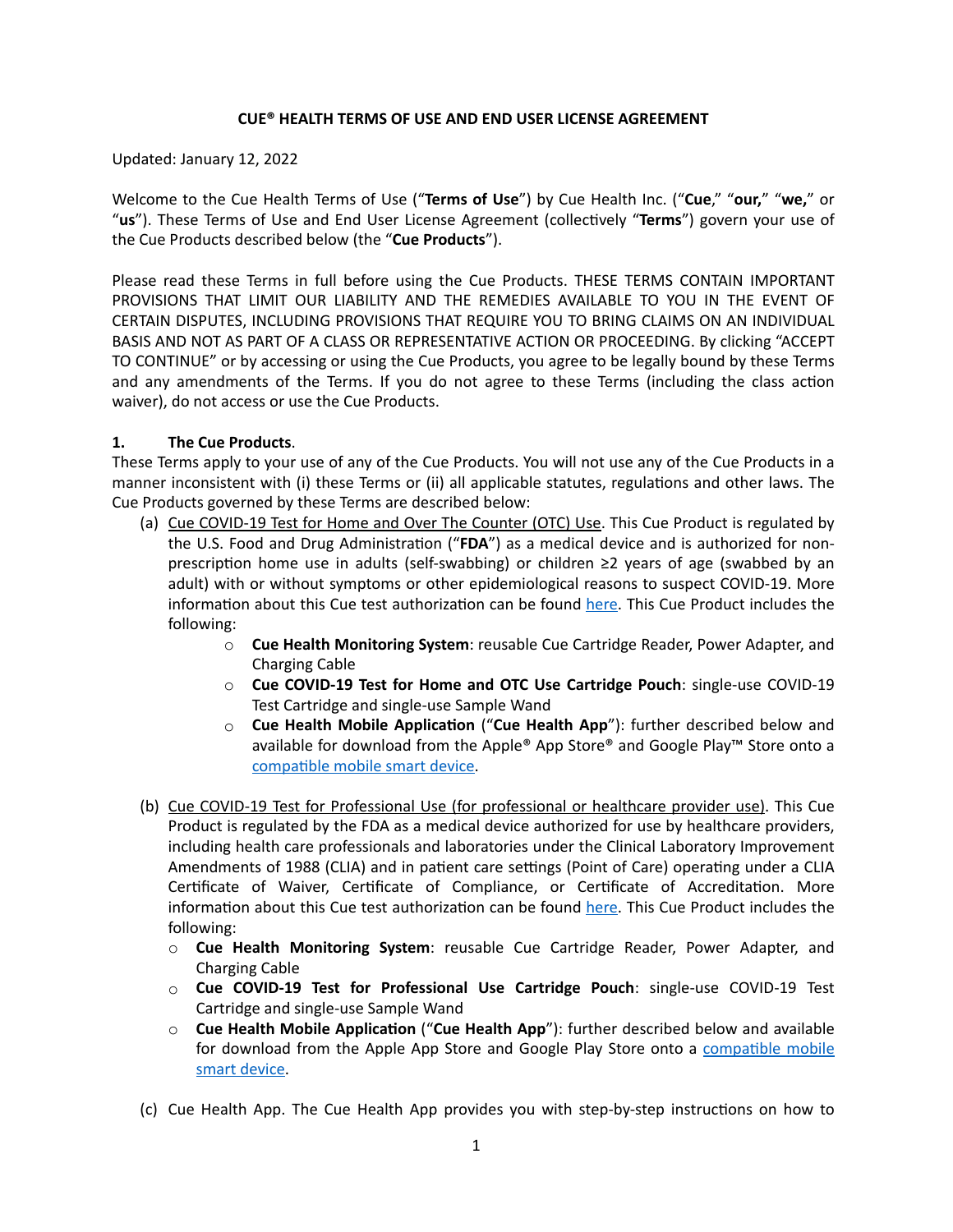insert the Cue Test Cartridge into the Cue Cartridge Reader, collect specimens using a Cue Sample Wand, insert the Sample Wand into the Cue Test Cartridge, and run the test (collectively the "**Cue Test**"). When you run a Cue Test, the Cue Health App will display the results automatically on your compatible mobile smart device via BLUETOOTH® connection. The Help Center within the Cue Health App provides additional instructional documentation for you to view. The Cue Health App also provides step-by-step instructions on additional optional features, including Cue's Virtual Care Service, Cue Supervised Test, and Cue COVID-19 Sequencing Kit.

- (d) Cue+™ Membership. This Cue Product allows individuals who opt to purchase a membership or individuals who receive a membership purchased by their employer ("Cue+ Members") to receive additional services from Cue and through the Cue Health App, which may include:
	- o Cue+ Essential™ Membership includes ten (10) Cue COVID-19 Test for Home and OTC Use Test Cartridge Pouches per year and Cue Virtual Care Service, as described below.
	- o Cue+ Complete™ Membership includes twenty (20) Cue COVID-19 Test for Home and OTC Use Test Cartridge Pouches per year, Cue Virtual Care Service, and Supervised Test Services, as described below.
- (e) Cue Virtual Care (Furnished by 98point6®). This Cue Product allows Cue+ Members to receive telehealth services from 98point6 through the Cue Health App. Virtual care can only be provided to individuals who are physically located in the United States at the time they request and receive virtual care services through the Cue Health App. Virtual care services include a text-based visit with an U.S.-based, board-certified physician affiliated with the telehealth service 98point6. The physicians are not employees or agents of Cue. Any information or advice received through a telehealth session comes from the physician affiliated with 98point6 and not from Cue. The 98point6-affiliated physicians can: review test results; answer your health-related questions; diagnose and treat conditions; prescribe medications when appropriate; order lab tests when appropriate; and send records of your consultation to another provider. This Cue Product is only available to Cue+ Members and any profiles under a Cue+ account. Please see the 98point6 [Terms of Use](https://www.98point6.com/legal-and-privacy/#termsofuse) and [Privacy Policy](https://www.98point6.com/legal-and-privacy/#privacypolicy) for more information about the virtual care provided by 98point6.
- (f) Cue Supervised Test. This Cue Product allows Cue+ Complete Members to satisfy [U.S. Center](https://www.cdc.gov/coronavirus/2019-ncov/travelers/international-travel/index.html) [for Disease Control \(CDC\) Requirements for Proof of Negative COVID-19 Test for Air Passengers](https://www.cdc.gov/coronavirus/2019-ncov/travelers/international-travel/index.html) [Arriving into the U.S.](https://www.cdc.gov/coronavirus/2019-ncov/travelers/international-travel/index.html) This Cue Product requires a Cue Health Monitoring System, a Cue COVID-19 Test for Home and OTC Use, and the Cue Health App on a compatible mobile device with a functioning video camera and microphone. You also need a valid, government-issued ID to confirm your identity and link your identity to the test result. Accordingly, the name and birth date on the Cue Health App profile must exactly match the name and birth date on the government-issued ID of the individual receiving a Cue Supervised Test. Sessions conducted through the Cue Health App are supervised remotely in real-time by a proctor furnished by Truepill, Inc. or RDI Corporation. The proctor verifies the identity of the person(s) being tested and observes the self-test being taken. You will receive a report in the Cue Health App that confirms that the test was proctored in a manner consistent with CDC requirements. This offering is available only to Cue+ Complete Members.
- (g) Cue COVID-19 Sequencing Kit. This Cue Product allows users of the Cue COVID-19 Test for Home and OTC Use who have received a "Positive" COVID-19 test result on the Cue Health App to voluntarily obtain sequencing of the viral genome through Helix OpCo, LLC for research use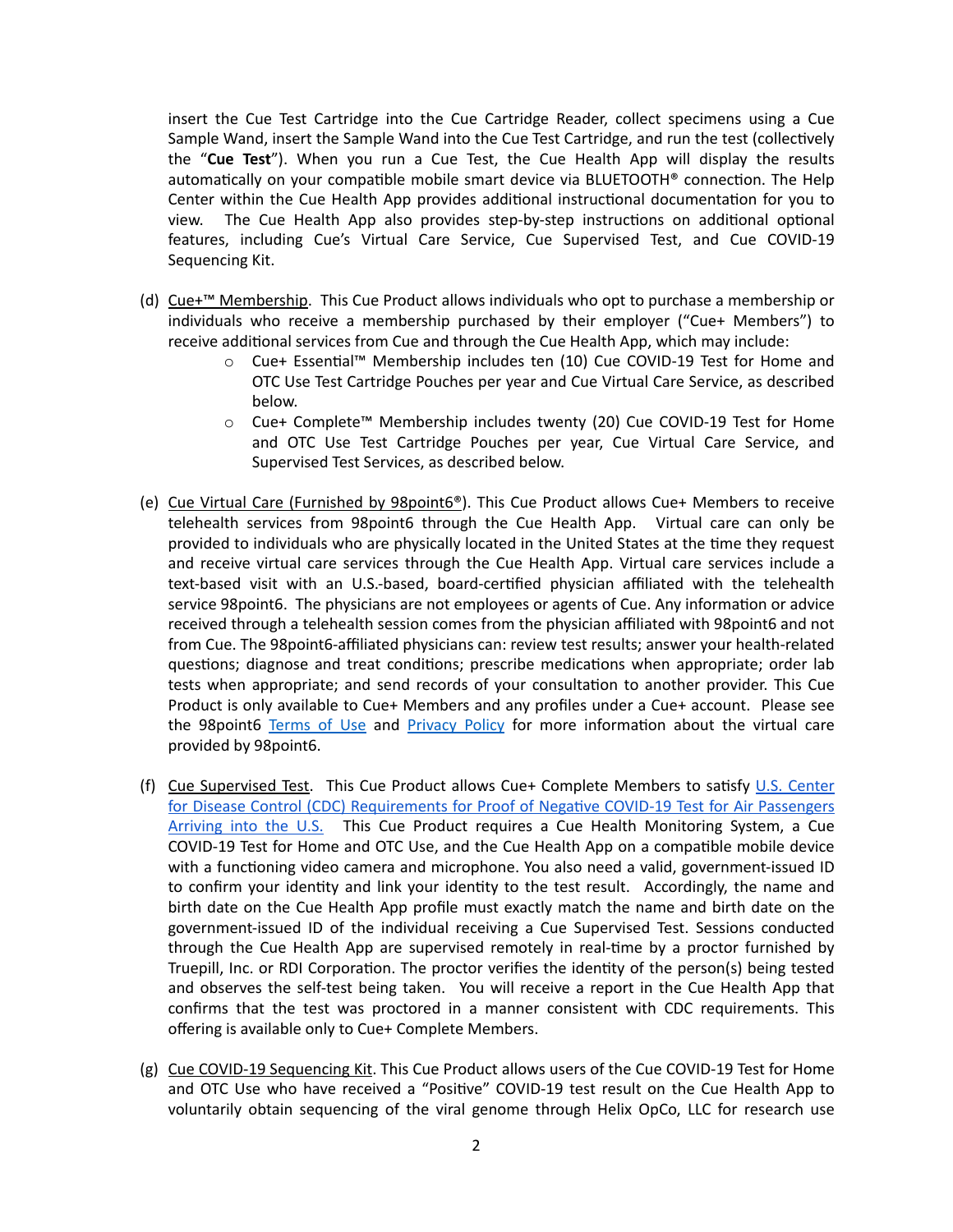only. This Cue Product should not be used for diagnostic or medical purposes but instead as part of a broader research study on the SARS-CoV-2 virus. This Cue Product includes the following:

- $\circ$  Self-Collection Kit, which includes a nasal swab, collection tube, biohazard bag, and shipping materials
- o Shipment of the Self-Collection kit to and from your selected address
- 2. **FDA Authorization**. The Cue Products have not been FDA cleared or approved; but the Cue COVID-19 Test for Home and Over The Counter (OTC) Use and the Cue COVID-19 Test for Professional Use have been authorized by the FDA under an Emergency Use Authorization ("**EUA**"). Such products have been authorized only for the detection of nucleic acid from SARS-CoV-2, not for any other viruses or pathogens; and, the emergency use of such products is only authorized for the duration of the declaration that circumstances exist justifying the authorization of emergency use of in vitro diagnostics for detection and/or diagnosis of COVID-19 under Section 564(b)(1) of the Federal Food, Drug and Cosmetic Act, 21 U.S.C. § 360bbb-3(b)(1), unless the declaration is terminated or authorization is revoked sooner.

## **3. Your Cue Health Account**.

When you install the Cue Health App on a mobile smart device and register for an account, you will be asked to set up a profile. You may set up multiple profiles in your account for your patients (for laboratories/health care providers/health care professionals) and/or your children, family members, or others (for consumers) and may save Cue Test results under any of these profiles. The Cue Health App will display historical test results for each profile.

By creating a Cue Health App account, you represent and warrant the following: (a) you are an adult of at least 18 years of age (or an adult under applicable state law), (b) you have the legal ability and authority to enter into these Terms, (c) you have provided accurate and complete information when establishing your account and creating profiles ("**Registration Information**"), (d) you have the authority and consent of any individual if you create a profile on their behalf, (e) to the extent you create a profile on behalf of another individual, such individual has reviewed the terms of the Cue Health Privacy Policy, (f) you will take all reasonable steps necessary to maintain and promptly update the Registration Information to ensure that it is accurate and complete, (g) you are not located in a country that is subject to a U.S. Government embargo or that has been designated by the U.S. Government as a "terrorist supporting" country, and (h) are not listed on the U.S. Treasury Department's Specially Designated Nationals List or the U.S. Department of Commerce Denied Persons List or Entity List.

If you provide any information that is untrue or inaccurate about yourself or others for whom you establish a profile, or Cue has reasonable grounds to suspect that such information is untrue or inaccurate, Cue may suspend or terminate your account immediately.

Additionally, you agree to maintain the strict confidentiality of your account and any passwords created by you for your use of the Cue Products, and you agree not to allow other persons or entities to use any username(s) or password(s) that are created by you. You alone shall be responsible for all of the activity that occurs in your account, including failure to obtain the proper consent from any individuals for whom you created an account. We cannot and will not be liable for any loss or damage arising from your failure to comply with these obligations. If you wish to cancel a username or password, or if you become aware of any loss, theft or unauthorized use of a username or password, please notify us immediately. We reserve the right to delete or change any username or password at any time and for any reason.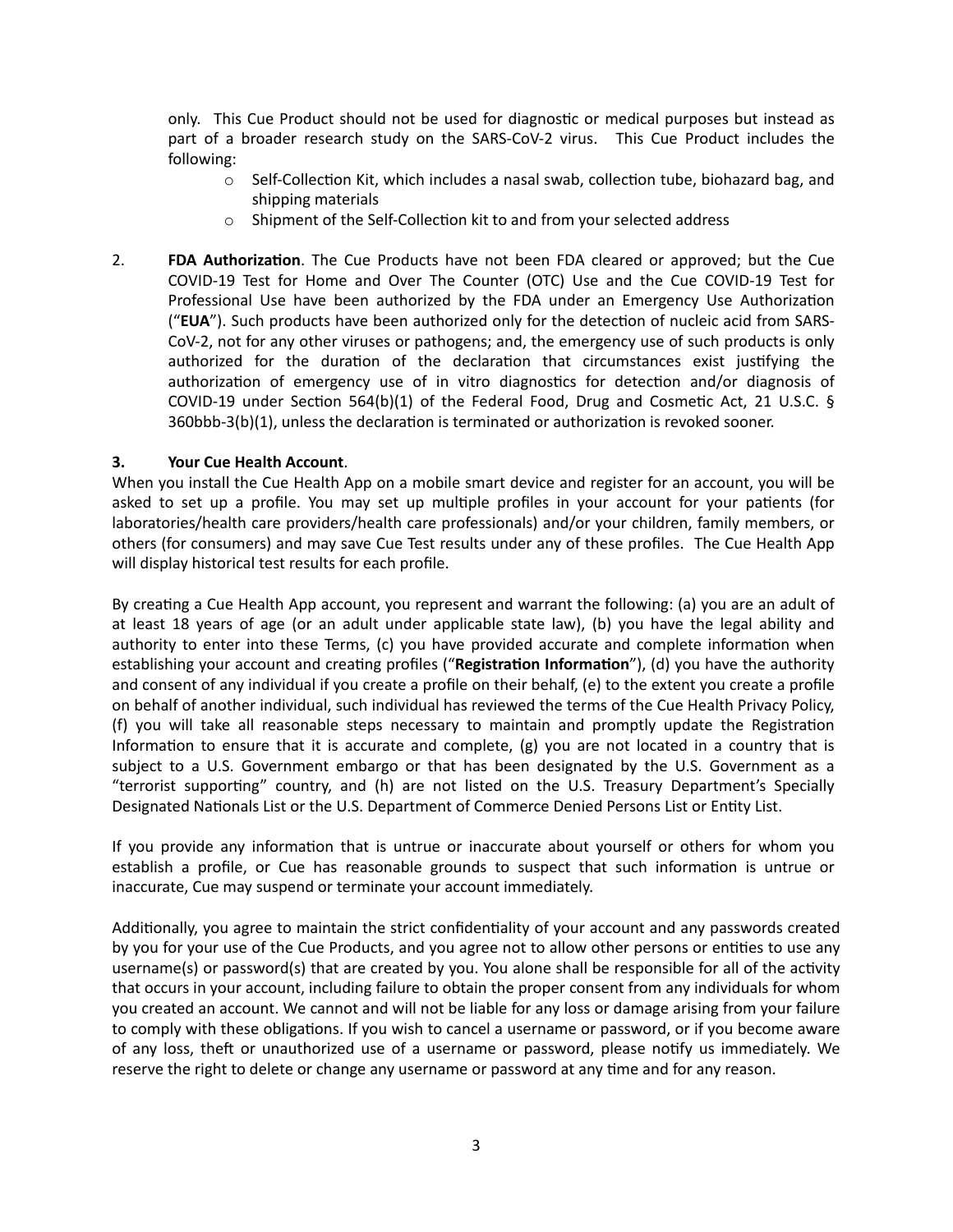The Cue Health App is not intended for use by children under the age of 18 (except for emancipated minors). If you are under 18 years of age and are not an emancipated minor, consent from a parent or guardian is required. Cue Health does not seek to gather personal information from or about persons under the age of 18 without the consent of a parent or guardian unless the person is an emancipated minor.

- 4. **Use Of the Cue Products**. As a user of the Cue Products, you acknowledge that:
	- (a) It is your responsibility to use the Cue Health App appropriately to obtain the results of the Cue Test. Cue is not responsible if you do not use the Cue Health App and the Cue Test as directed.
	- (b) It is very important to read the Cue Health Monitoring System User Manual and the Instructions for Use for the specific Cue Test being used, which include the indications and contraindications for use of such Cue Product.
	- (c) You will not use these products for any purposes prohibited by United States law.
- 5. **Privacy**. We strive to maintain the privacy of any information that you elect to provide through the Cue Health App ("**Personal Information**"). Please review our Privacy Policy, which is available in the Cue Health App and on the Cue website, for a full description of the Personal Information that we collect and how we use that information.
	- **(a) HEALTH CARE PROVIDERS, HEALTH CARE PROFESSIONALS, OR COVERED ENTITIES PLEASE READ:** You represent and warrant that use of the Cue Products will be used in compliance with all applicable laws, including applicable federal and state privacy and data security laws. For Covered Entities under HIPAA (as defined in the Business Associate Terms below), unless you have separately entered into a Business Associate Agreement with Cue Health, the below Business Associate Terms shall apply.

## **BUSINESS ASSOCIATE TERMS:**

## **I. General Provisions**

- **a. Applicability of these Business Associate Terms**. If you are a Covered Entity or you are an employee or other workforce member of a Covered Entity or your access to and/or use of the Cue Products is paid for and/or sponsored by a Covered Entity ("**Your Covered Entity**") under the Administrative Simplification section of the Health Insurance Portability and Accountability Act of 1996, the Health Information Technology for Economic and Clinical Health Act and their implementing regulations as amended from time to time (collectively, "HIPAA"), then these Business Associate Terms (these "**BA Terms**") are part of these Terms between you and Cue. These BA Terms apply when Cue creates, receives, maintains, transmits, uses or discloses Protected Health Information on behalf of Your Covered Entity ("**PHI**") as a Business Associate.
- **b. Authority**. If you are a workforce member of Your Covered Entity, then you represent and warrant that you are authorized by Your Covered Entity to enter into these Terms.
- **c. Effect**. To the extent that Cue receives PHI in order to perform activities as a Business Associate, the terms and provisions of these BA Terms shall supersede any conflicting or inconsistent terms and provisions in these Terms to the extent of such conflict or inconsistency.
- **d. Defined Terms**. Capitalized terms used in these BA Terms without definition shall have the respective meanings assigned to such terms by HIPAA.

## **II. Obligations Of Cue**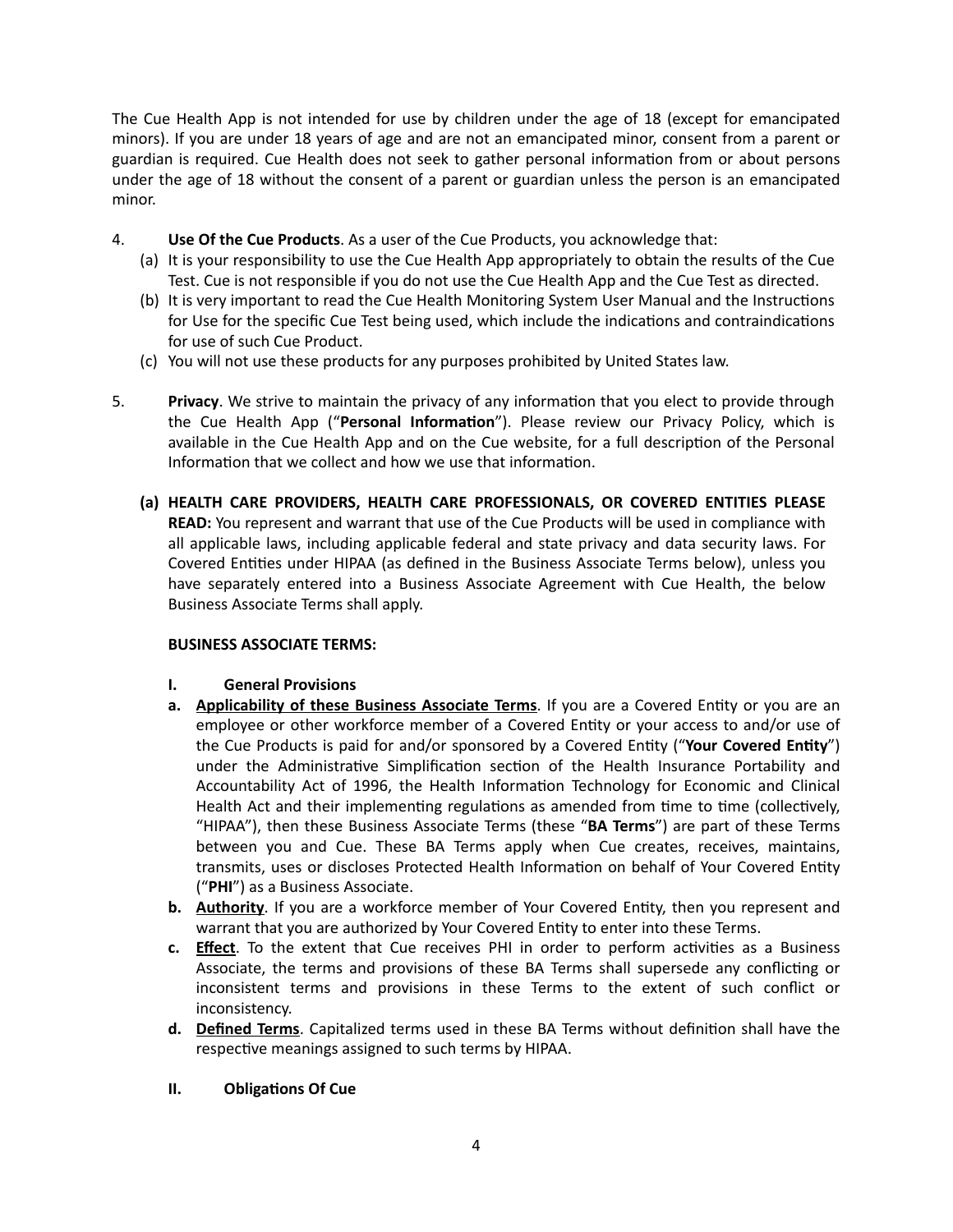- **a. Use and Disclosure of PHI**. Cue may use and disclose PHI as permitted or required under these Terms or as Required by Law but shall not otherwise use or disclose any PHI. Cue shall not use or disclose PHI received from Your Covered Entity in any manner that would constitute a violation of HIPAA if so used or disclosed by Your Covered Entity (except as set forth in Sections 2.1(a), (b) and (c) of these BA Terms). To the extent Cue carries out any of Your Covered Entity's obligations under the HIPAA privacy standards, Cue shall comply with the requirements of the HIPAA privacy standards that apply to Your Covered Entity in the performance of such obligations. Without limiting the generality of the foregoing, Cue is permitted to use or disclose PHI as set forth below:
	- **i.** Cue may use PHI internally for Cue's proper management and administration or to carry out Cue's legal responsibilities;
	- **ii.** Cue may disclose PHI to a third party for Cue's proper management and administration, provided that the disclosure is Required by Law or Cue obtains reasonable assurances from the third party to whom the PHI is to be disclosed that the third party will (1) protect the confidentiality of the PHI, (2) only use or further disclose the PHI as Required by Law or for the purpose for which the PHI was disclosed to the third party and (3) notify Your Covered Entity of any instances of which the third party is aware in which the confidentiality of the PHI has been breached;
	- **iii.** Cue may use PHI to provide Data Aggregation services relating to the Health Care Operations of Your Covered Entity if required or permitted under these Terms;
	- **iv.** Cue may use PHI to create de-identified health information in accordance with the HIPAA de-identification requirements. Cue may use or disclose de-identified health information for any purpose permitted by law;
	- **v.** Cue may submit PHI for reporting to federal, state, or local public health authorities when permitted or required;
	- **vi.** Cue may use and disclose PHI to request an authorization, consent or other form of permission from an Individual and may use and disclose PHI in accordance with any such permission obtained from an Individual; and
	- **vii.** Cue may use and disclose PHI (including, without limitation, a Limited Data Set) for Research as permitted by HIPAA and other applicable law.
- **b. Safeguards**. Cue shall use appropriate safeguards to prevent the use or disclosure of PHI other than as permitted or required by these BA Terms. In addition, Cue shall implement Administrative Safeguards, Physical Safeguards and Technical Safeguards that reasonably and appropriately protect the Confidentiality, Integrity and Availability of PHI transmitted or maintained in Electronic Media ("**EPHI**") that it creates, receives, maintains or transmits on behalf of Your Covered Entity. Cue shall comply with the HIPAA Security Rule with respect to EPHI.
- **c. Minimum Necessary Standard**. To the extent required by the "minimum necessary" requirements of HIPAA, Cue shall only request, use and disclose the minimum amount of PHI necessary to accomplish the purpose of the request, use or disclosure.
- **d. Mitigation**. Cue shall take reasonable steps to mitigate, to the extent practicable, any harmful effect (that is known to Cue) of a use or disclosure of PHI by Cue in violation of these BA Terms.
- **e. Trading Partner Agreement**. Cue shall not take any of the following actions: (a) change the definition, Data Condition, or use of a Data Element or Segment in a Standard, except where necessary to implement state or federal law, or to protect against fraud and abuse, (b) add any Data Elements or Segments to the maximum defined Data Set, (c) use any code or Data Elements that are either marked "not used" in the Standard's Implementation Specification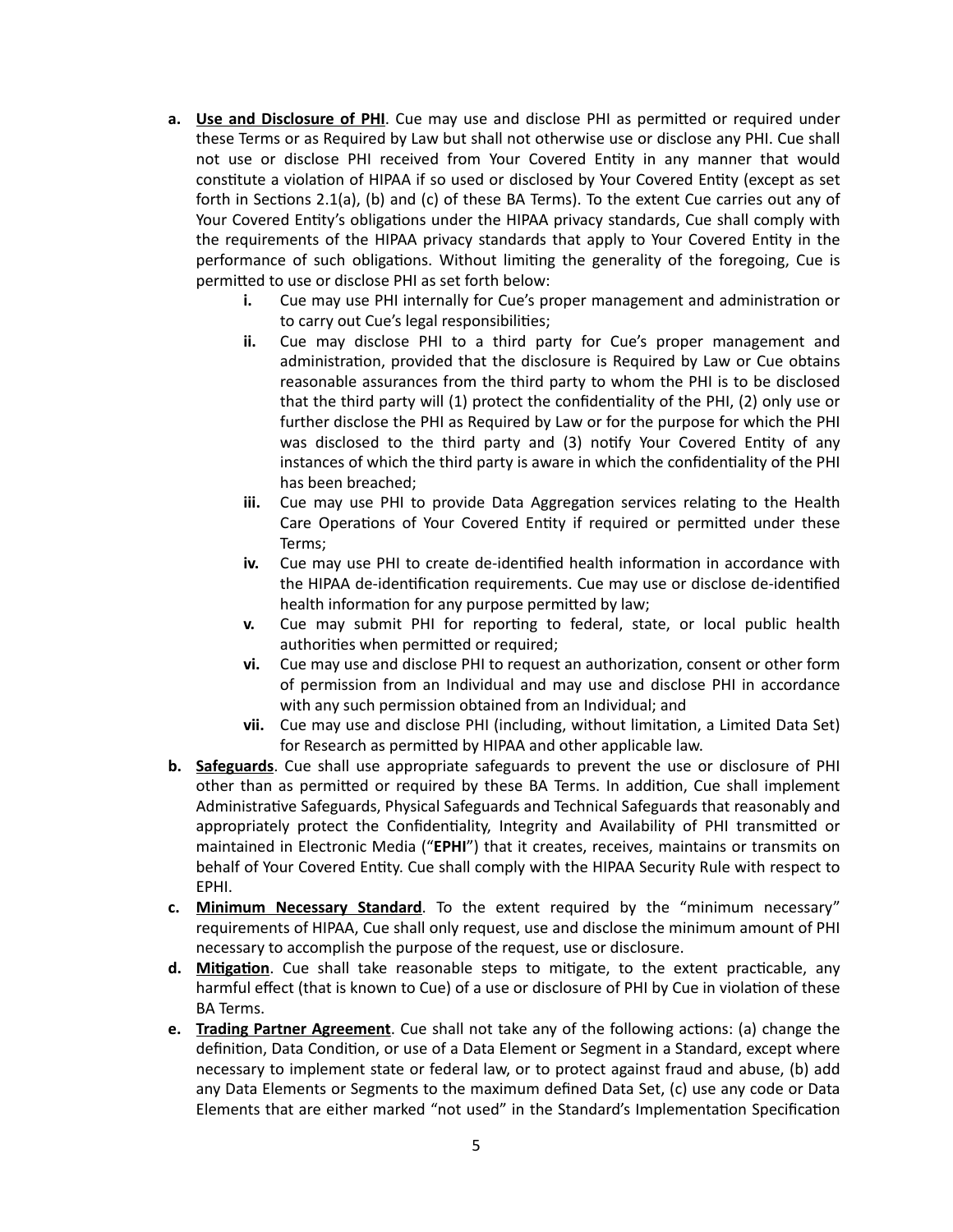or are not in the Standard's Implementation Specification(s), or (d) change the meaning or intent of the Standard's Implementation Specification(s).

**f. Subcontractors**. Cue shall enter into a written agreement meeting the requirements of 45 C.F.R.  $\S$ § 164.504(e) and 164.314(a)(2) with each Subcontractor that creates, receives, maintains or transmits PHI on behalf of Cue. Cue shall ensure that the written agreement with each Subcontractor obligates the Subcontractor to comply with restrictions and conditions that are at least as restrictive as the restrictions and conditions that apply to Cue under these BA Terms.

### **g. Reporting Requirements**.

- i. If Cue becomes aware of a use or disclosure of PHI in violation of these Terms by Cue or a third party to which Cue disclosed PHI, Cue shall report the use or disclosure to Your Covered Entity without unreasonable delay.
- ii. Cue shall report any Security Incident involving EPHI of which it becomes aware in the following manner: (1) any actual, successful Security Incident will be reported to Your Covered Entity in writing without unreasonable delay and in no case later than 30 days after discovery of the Security Incident, and (2) all attempted, unsuccessful Security Incidents (e.g., unsuccessful log-in attempts) are hereby deemed reported to Your Covered Entity.
- iii. Cue shall, following the discovery of a Breach of Unsecured PHI, notify Your Covered Entity of the Breach in accordance with 45 C.F.R. § 164.410 without unreasonable delay and in no case later than 30 days after discovery of the Breach.
- **h. Access to PHI**. Within 15 business days of a written request by Your Covered Entity for access to PHI about an Individual contained in any Designated Record Set of Your Covered Entity maintained by Cue, if any, Cue shall make available to Your Covered Entity such PHI for so long as Cue maintains such information in the Designated Record Set. If Cue receives a request for access to PHI directly from an Individual, Cue shall forward such request to Your Covered Entity within ten business days. Your Covered Entity shall have the sole responsibility to make decisions regarding whether to approve a request for access to PHI.
- **i. Availability of PHI for Amendment**. Within 15 business days of receipt of a written request from Your Covered Entity for the amendment of an Individual's PHI contained in any Designated Record Set of Your Covered Entity maintained by Cue, if any, Cue shall provide such information to Your Covered Entity for amendment and incorporate any such amendments in the PHI (for so long as Cue maintains such information in the Designated Record Set) as required by 45 C.F.R. § 164.526. If Cue receives a request for amendment to PHI directly from an Individual, Cue shall forward such request to Your Covered Entity within ten business days. Your Covered Entity shall have the sole responsibility to make decisions regarding whether to approve a request for an amendment to PHI.
- **j. Accounting of Disclosures**. Within 30 business days of written notice by Your Covered Entity to Cue that it has received a request for an accounting of disclosures of PHI (other than disclosures to which an exception to the accounting requirement applies), Cue shall make available to Your Covered Entity such information as is in Cue's possession and is required for Your Covered Entity to make the accounting required by 45 C.F.R. § 164.528. If Cue receives a request for an accounting directly from an Individual, Cue shall forward such request to Your Covered Entity within ten business days. Your Covered Entity shall have the sole responsibility to provide an accounting of disclosures to the Individual.
- **k. Availability of Books and Records**. Following reasonable advance written notice, Cue shall make Cue's internal practices, books and records relating to the use and disclosure of PHI received from, or created or received by Cue on behalf of, Your Covered Entity available to the Secretary for purposes of determining Your Covered Entity's compliance with HIPAA.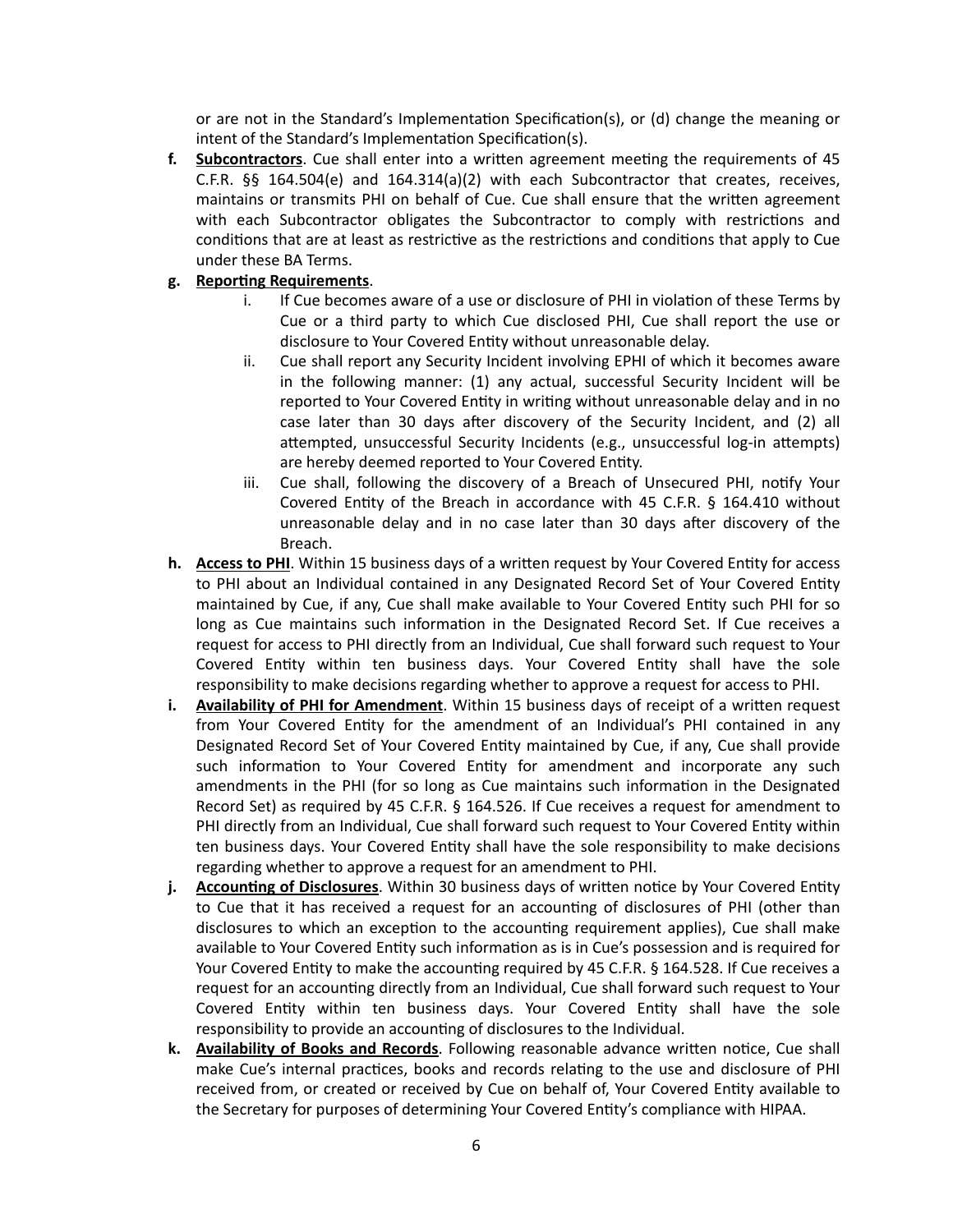# **III. Obligations Of Covered Entity**

- **a. Permissible Requests**. Covered Entity shall not request Cue to use or disclose PHI in any manner that would not be permissible under HIPAA if done directly by Covered Entity (except as provided in Sections II(a)(i), (ii) and (iii) of these BA Terms).
- **b. Minimum Necessary PHI**. When Covered Entity discloses PHI to Cue, Covered Entity shall only provide the minimum amount of PHI necessary for the accomplishment of Cue's purpose.
- **c. Permissions; Restrictions**. Covered Entity represents and warrants that it has obtained and will obtain any consents, authorizations and/or other legal permissions required under HIPAA and other applicable law for the disclosure of PHI to Cue. Covered Entity shall notify Cue of any changes in, or revocation of, the permission by an Individual to use or disclose his or her PHI, to the extent that such changes may affect Cue's use or disclosure of PHI. Covered Entity shall not agree to any restriction on the use or disclosure of PHI under 45 C.F.R. § 164.522 that restricts Cue's use or disclosure of PHI under these Terms unless such restriction is Required By Law or Cue grants Cue's written consent, which consent shall not be unreasonably withheld.
- **d. Notice of Privacy Practices**. Except as Required By Law, with Cue's consent or as set forth in these Terms, Covered Entity shall not include any limitation in the Covered Entity's notice of privacy practices that limits Cue's use or disclosure of PHI under these Terms.

# **IV. Termination Of These Terms**

- **a. Termination Upon Breach of these BA Terms**. Any other provision of these Terms notwithstanding, either party (the "**Non-Breaching Party**") may terminate these Terms upon 90 days advance written notice to the other party (the "**Breaching Party**") in the event that the Breaching Party breaches these BA Terms in any material respect and such breach is not cured to the reasonable satisfaction of the Non-Breaching Party within such 90-day period.
- b. **Return or Destruction of PHI upon Termination**. Upon expiration or earlier termination of these Terms, Cue shall either return or destroy all PHI received from Covered Entity or created or received by Cue on behalf of Covered Entity and which Cue still maintains in any form. Notwithstanding the foregoing, to the extent that Cue determines that it is not feasible to return or destroy such PHI, the terms and provisions of these BA Terms shall survive termination of these Terms and such PHI shall be used or disclosed solely for such purpose or purposes which prevented the return or destruction of such PHI.

# 6. **License to Use the Cue Health App**

The Cue Health App and any third-party software, documentation, or interfaces accompanying this License are licensed, not sold, to you. Except for the limited license granted in these Terms, Cue retains all right, title and interest in the Cue Health App, including copyrights, patents, trademarks and trade secret rights.

Cue grants you a revocable, nontransferable, nonexclusive license to use the Cue Products as described in these Terms. You may download the Cue Health App on your mobile smart device and use the Cue Products, as permitted by these Terms. The license granted to you in these Terms is restricted as follows:

- (a) **Limitations On Copying And Distribution.** You may not copy or distribute the Cue Health App except to the extent that copying is necessary to use the Cue Health App for purposes set forth herein.
- (b) **Limitations On Reverse Engineering And Modification; APIs.** You may not (i) access or use the Cue Health App programming interfaces ("**APIs**") for any purpose other than your licensed use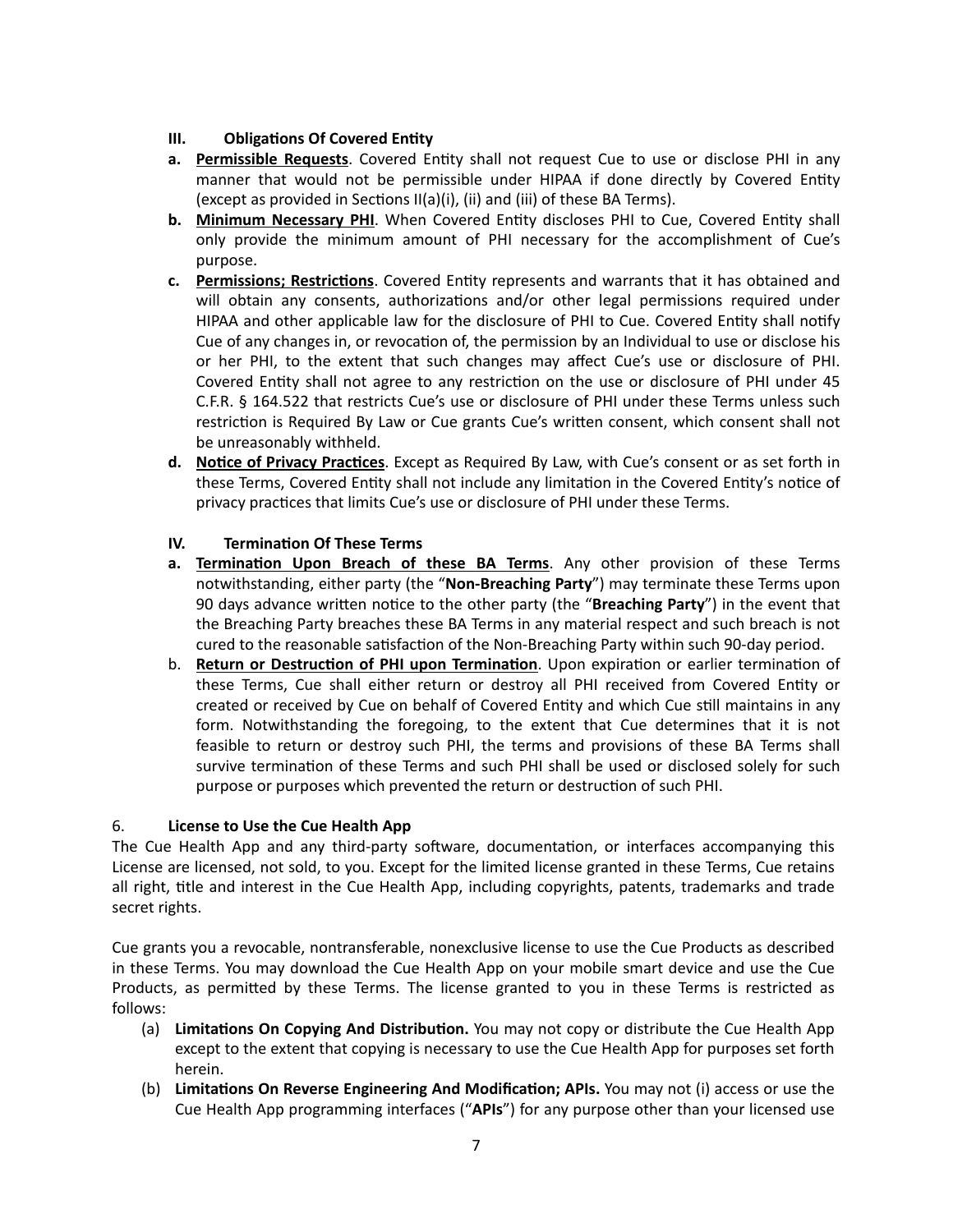of the Cue Health App, (ii) reverse engineer, decompile, disassemble, attempt to derive the source code of, or modify or create works derivative of the Cue Health App, any updates or part thereof, except to the extent expressly permitted by applicable law.

- (c) **Sublicense, Rental And Third-Party Use.** You may not assign, transfer, sublicense, rent, timeshare, loan, lease or otherwise transfer the Cue Health App, or directly or indirectly permit any third party to copy and install the Cue Health App on a device not owned and controlled by you. If you transfer ownership of your mobile smart device, you must delete the Cue Health App from the mobile smart device before doing so.
- (d) **Individual Use.** You may not distribute or make the Cue Health App available over a network where it could be used by multiple devices at the same time. The Cue Health App must be downloaded on each mobile smart device.
- (e) **Proprietary Notices**. You may not remove any proprietary notices (e.g*.,* copyright and trademark notices) from the Cue Health App or its documentation.
- (f) **Use In Accordance With Documentation.** All use of the Cue Health App must be in accordance with its then current documentation, including user guides, which can be found within the Cue Health App.
- (g) **Confidentiality**. You must hold the Cue Health App and any related documentation in strict confidence.
- (h) **Compliance With Applicable Law**. You are solely responsible for ensuring your use of the Cue Health App is in compliance with all applicable foreign, federal, state and local laws, and rules and regulations.

## **7. Ownership Of Materials And Restrictions On Use**

Cue is, unless otherwise stated, the owner of all copyright, trademark, patent, trade secret, database and other proprietary rights to information on the Cue Products, including without limitation, the Cue Health App. Our Products and all other material provided and the collection and compilation and assembly thereof are the exclusive property of Cue and are protected by U.S. and international copyright laws. If any product name or logo does not appear with a trademark (TM), that does not constitute a waiver of intellectual property rights that Cue has established in any of its products, services, features, or service names or logos.

You agree to observe copyright and all other applicable laws and may not use the content in any manner that infringes or violates the rights of any person or entity, is unlawful in any jurisdiction where the Cue Products are being used, or that is prohibited by these Terms. You agree not to use the Cue Products in any manner that could damage, disable, overburden, or impair any of our equipment or interfere with any other party's use and enjoyment of the Cue Products, or any contents of the Cue Products. You may not attempt to gain access to any portion of the Cue Products other than those for which you are authorized.

The Cue Health App and related documentation are "Commercial Items" as defined in federal regulations. If Commercial Computer Software and Commercial Computer Software Documentation are licensed to U.S. Government end users, they are licensed (a) only as Commercial Items and (b) with only those rights as are granted to all other end users pursuant to the terms and conditions herein.

The Cue Health App is provided for use in the United States only; it is not sold, licensed, or exported to users who reside outside the United States.

### **8. Cue Products Availability**

We take reasonable steps to ensure that the Cue Health App is available 24 hours every day, 365 days per year. However, mobile applications do sometimes encounter downtime due to server and other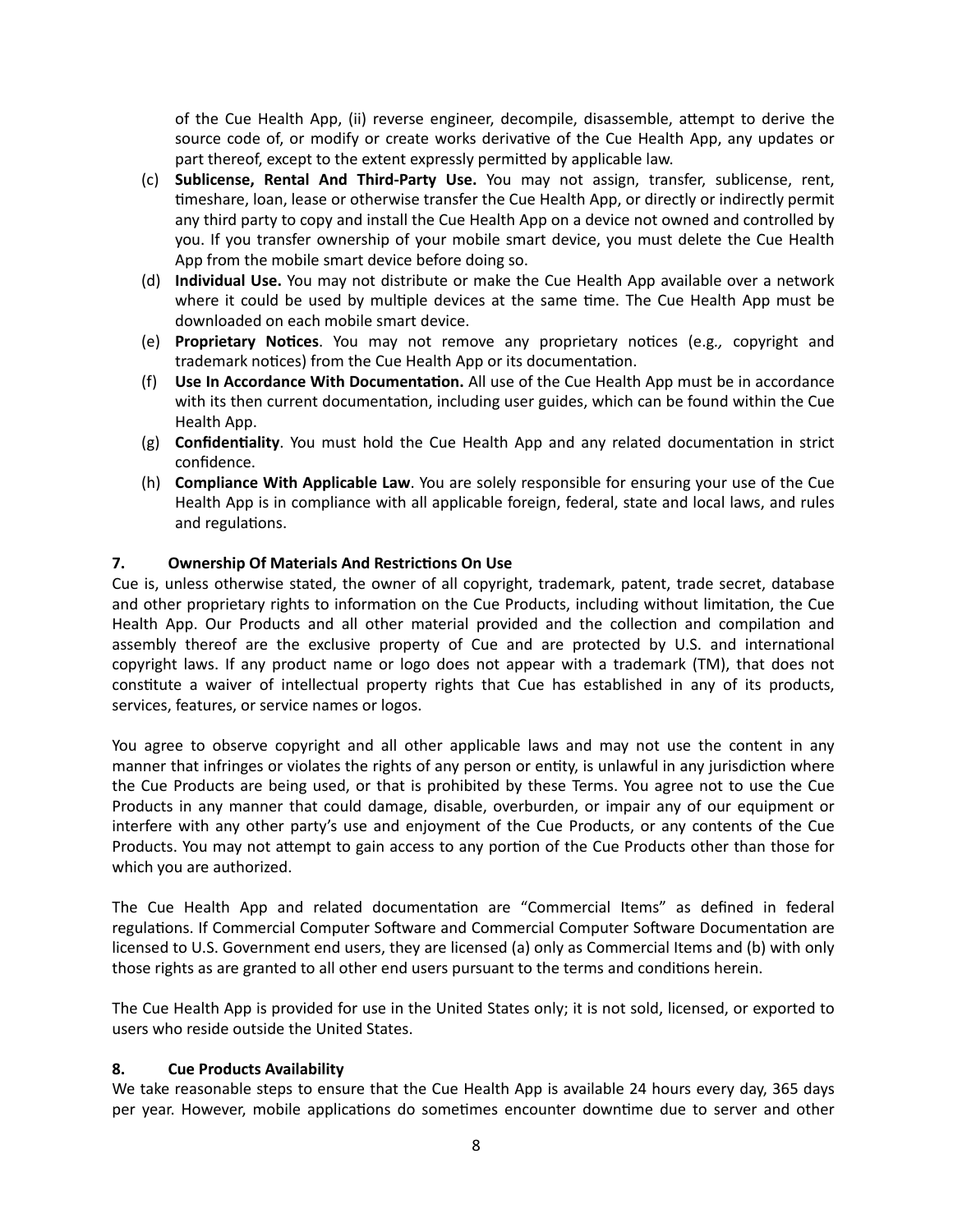technical issues as well as issues beyond our reasonable control. Where possible, we will try to give our users advance warning of maintenance issues but shall not be obliged to do so. We will not be liable if the Cue Products are unavailable at any time.

While reasonable efforts are made to ensure that all content provided on the Cue Health App does not contain computer viruses and/or harmful materials, you should take reasonable and appropriate precautions to protect your mobile smart device, and you should ensure that you have a complete and current backup of the applicable items on your mobile smart device. We disclaim any liability for the need for services or replacing equipment or data resulting from your use of the Cue Products. While every effort is made to ensure smooth and continuous operation, we do not warrant the Cue Products will operate error free.

### **9. Warranties and Disclaimers**

THE INFORMATION PROVIDED BY THE CUE PRODUCTS IS NOT INTENDED TO TREAT, CURE, OR PREVENT ANY DISEASE BUT TO ASSIST YOU IN A DIAGNOSIS THROUGH USE OF THE CUE TEST.

Cue represents, solely in regards to the Cue Reader, that it will operate substantially in conformance with Cue's published specifications (the "**Reader Warranty**"). The Cue Reader Warranty period shall be twelve (12) months from the date of shipment. In no event shall Cue have any obligation to replace, in whole or in part, the Cue Product where any defect is as the result of (i) normal wear and tear, (ii) accident, disaster or event of force majeure, (iii) misuse, fault or negligence of or by You or other users, (iv) use of the Cue Products in a manner for which it was not designed, including any use that is not in accordance with Cue Product labeling or IFU, (v) causes external to the Cue Products such as, but not limited to, power failure or electrical power surges, (vi) improper storage and handling of the Cue Products, (vii) use of the Cue Products in combination with equipment or software not supplied by Cue, or (viii) any repair, service, alteration, or tampering with the Cue Products by any individual or entity other than Cue. CUE'S SOLE OBLIGATION AND YOUR EXCLUSIVE REMEDY FOR BREACH OF ANY THE READER WARRANTY SHALL BE, AT CUE'S OPTION, TO REPLACE THE CUE READER OR REFUND THE PURCHASE PRICE.

EXCEPT FOR THE READER WARRANTY SET FORTH ABOVE, TO THE MAXIMUM EXTENT PERMITTED BY APPLICABLE LAW, THE CUE PRODUCTS ARE PROVIDED "AS IS" AND "AS AVAILABLE," WITH ALL FAULTS AND WITHOUT WARRANTY OF ANY KIND, AND CUE HEREBY DISCLAIMS ALL WARRANTIES AND CONDITIONS WITH RESPECT TO THE CUE PRODUCTS, EITHER EXPRESS, IMPLIED, OR STATUTORY, INCLUDING, BUT NOT LIMITED TO, THE IMPLIED WARRANTIES AND/OR CONDITIONS OF MERCHANTABILITY, OF SATISFACTORY QUALITY, OF FITNESS FOR A PARTICULAR PURPOSE, OF ACCURACY, OF QUIET ENJOYMENT, AND OF NON-INFRINGEMENT OF THIRD-PARTY RIGHTS. WITHOUT LIMITATION THEREOF, WE DO NOT WARRANT AGAINST INTERFERENCE WITH YOUR ENJOYMENT OF THE CUE PRODUCTS OR THE FUNCTIONS CONTAINED IN, OR SERVICES PERFORMED OR PROVIDED BY THE CUE PRODUCTS WILL MEET YOUR REQUIREMENTS, THAT THE OPERATION OF THE CUE PRODUCTS WILL BE UNINTERRUPTED OR ERROR-FREE, OR THAT DEFECTS IN THE CUE PRODUCTS WILL BE CORRECTED. NO ORAL OR WRITTEN INFORMATION OR ADVICE GIVEN BY CUE OR ITS AUTHORIZED REPRESENTATIVES SHALL CREATE A WARRANTY. SOME JURISDICTIONS DO NOT ALLOW THE EXCLUSION OF IMPLIED WARRANTIES OR LIMITATIONS ON APPLICABLE STATUTORY RIGHTS OF A CONSUMER, SO THE ABOVE EXCLUSION AND LIMITATIONS MAY NOT APPLY TO YOU.

You acknowledge and agree to assume full responsibility for the risks associated with the use of the Cue Products, and that the use of such is at your sole risk. Cue is not liable to you, or any third party, for any decision made or action taken by you or any third party based on information contained on or within the Cue Products; or, due to reliance upon information contained on or within the Cue Products. You are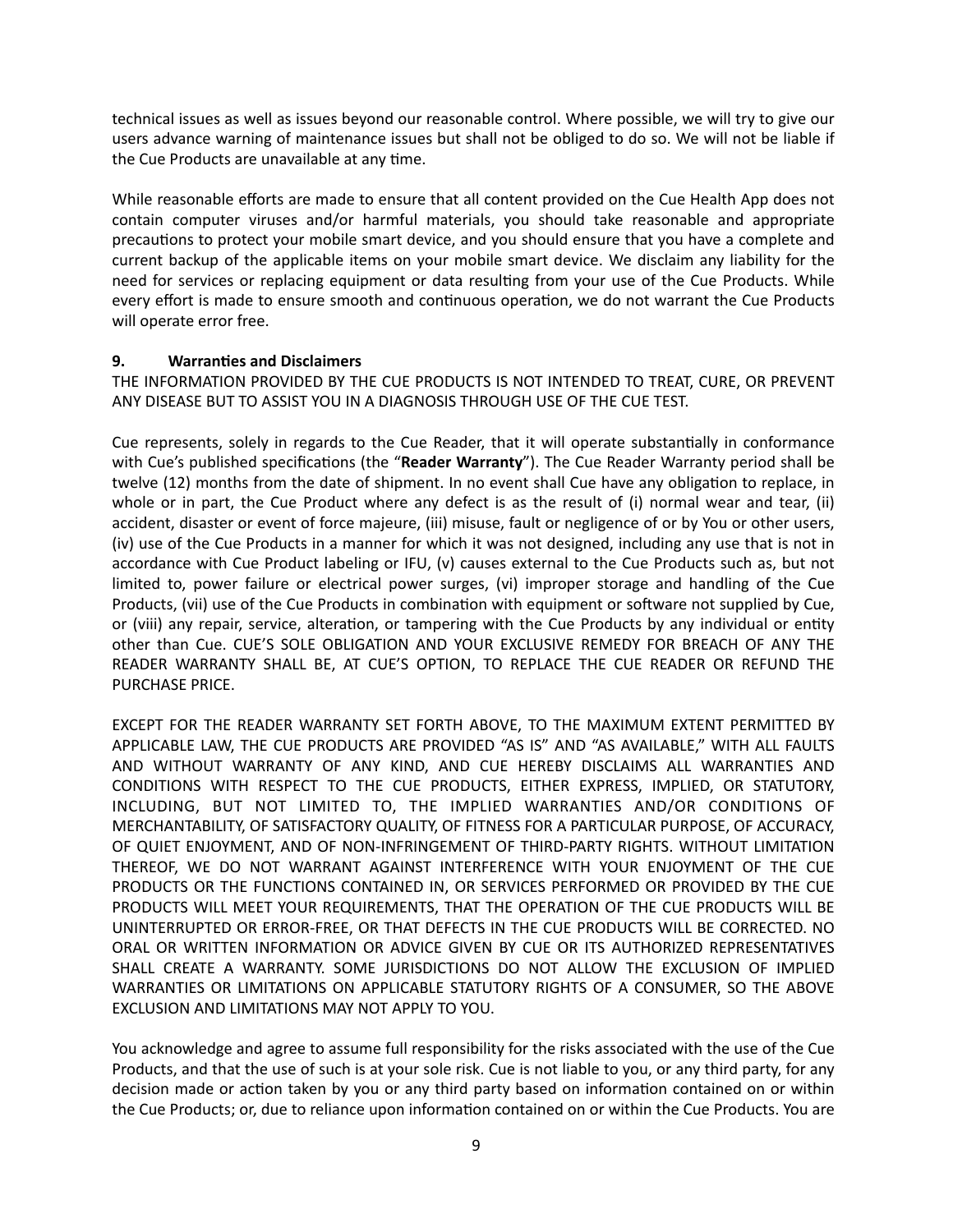solely responsible for verifying the accuracy of all personal information contained within the Cue Products and for obtaining the consent of those for whom you create a profile on their behalf. Cue is not responsible for any loss of the data entered into the Cue Health App if you lose your mobile smart device or delete the mobile application without previous synchronization (manual or automatic) of data to the cloud server. You are solely responsible for any data fees on your mobile smart device or charges incurred related to your transfer of data via the internet.

Cue, its suppliers and licensors shall have no liability for errors, unreliable operation, or other issues resulting from use of the Cue Products on or in connection with rooted or jail broken devices or use on any mobile smart device that is not in conformance with the manufacturer's original specifications, including use of modified versions of the operating system (collectively, "Modified Devices"). Use of the Cue Health App on Modified Devices will be at your sole and exclusive risk and liability.

In addition, Cue expressly disclaims any liability and is not responsible, and you acknowledge and agree that Cue is not liable or responsible, for: (a) any errors in data or data entry, whether caused by you or by hardware, software or otherwise; (b) errors in results, (c) errors in diagnostic or therapeutic conclusions relying on erroneous data or data entry; (d) malfunction or loss of use of any hardware or software; (e) loss or degradation of communications between you, the Cue Products, and/or Cue for any reason not within control of Cue; (f) personal injury; (g) your failure to correct erroneous data or to comply with proper instructions; (h) delay, failure, interruption or corruption of data, and (i) errors resulting from unauthorized access to the Cue Products.

- (a) **FOR HEALTHCARE PROVIDERS, PLEASE READ:** THE CUE PRODUCTS ARE DESIGNED TO HELP YOU, BUT YOU SHOULD EXERCISE YOUR OWN CLINICAL JUDGMENT WHEN USING THE CUE PRODUCTS (CONTENT AND TOOLS). THE CONTENT AND TOOLS PROVIDED BY THE CUE PRODUCTS DO NOT CONSTITUTE INDEPENDENT MEDICAL ADVICE. CUE IS NOT ENGAGED IN THE PRACTICE OF MEDICINE.
- (b) **FOR INDIVIDUAL USERS, PLEASE READ:** IF YOU EXPERIENCE A MEDICAL EMERGENCY, STOP USING THE CUE PRODUCTS AND CALL 911. YOU ACKNOWLEDGE THAT THE INFORMATION PROVIDED THROUGH OUR CONTENT AND TOOLS ARE NOT INTENDED, OR TO BE CONSTRUED, AS INDEPENDENT MEDICAL ADVICE OR TREATMENT, AND IS NOT A SUBSTITUTE FOR CONSULTATIONS WITH QUALIFIED HEALTH CARE PROFESSIONALS WHO ARE FAMILIAR WITH YOUR INDIVIDUAL MEDICAL NEEDS. CUE IS NOT ENGAGED IN THE PRACTICE OF MEDICINE.

## **10. Limitation Of Liability**

UNDER NO CIRCUMSTANCES SHALL CUE OR ITS OFFICERS, DIRECTORS, EMPLOYEES, AGENTS, REPRESENTATIVES, SUPPLIERS, OR LICENSORS BE RESPONSIBLE FOR PERSONAL INJURY OR ANY INDIRECT, INCIDENTAL, CONSEQUENTIAL, SPECIAL, OR PUNITIVE DAMAGES OR LOSSES, INCLUDING, WITHOUT LIMITATION, DAMAGES FOR LOSS OF PROFITS, LOSS OF DATA, BUSINESS INTERRUPTION, OR ANY OTHER COMMERCIAL DAMAGES OR LOSSES, ARISING OUT OF OR RELATED TO YOUR USE OF OR INABILITY TO USE THE CUE PRODUCTS OR YOUR RELIANCE ON OR USE OF THE CUE PRODUCTS, HOWEVER CAUSED, REGARDLESS OF THE THEORY OF LIABILITY (CONTRACT, TORT, OR OTHERWISE) AND EVEN IF WE HAVE BEEN ADVISED OF THE POSSIBILITY OF SUCH DAMAGES. NOTWITHSTANDING ANYTHING ELSE IN THESE TERMS, THE AGGREGATE LIABILITY OF CUE TO YOU ARISING UNDER OR IN CONNECTION WITH THESE TERMS IS LIMITED TO THE GREATER OF (1) THE AMOUNT THAT YOU PAID TO CUE FOR THE CUE TEST ON WHICH THIS DISPUTE IS BASED IN THE PAST SIX (6) MONTHS OR \$75.00, WHICHEVER IS GREATER. If you live in a jurisdiction that does not allow any of the above exclusions or limitations of liability or any of the disclaimers of warranties above, such exclusions or limitations will not apply to you, but only to the extent such exclusions or limitations are not allowed. In no event shall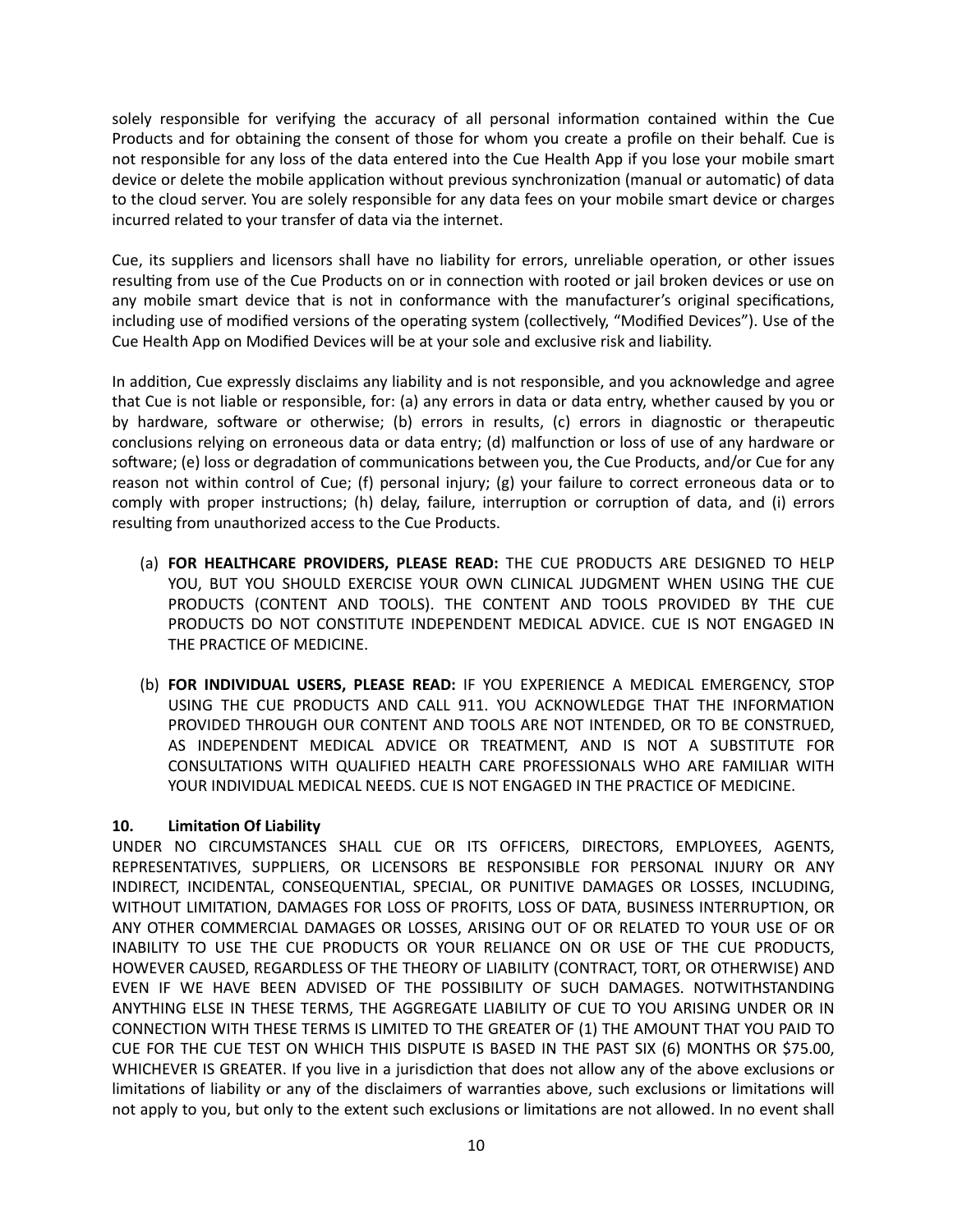Cue be liable to you for damages (other than as may be required by applicable law in cases involving personal injury).

NEITHER CUE NOR ANY OF ITS SUPPLIERS OR LICENSORS (EXCEPT TO THE EXTENT OF ANY LIABILITY BY 98POINT6) SHALL BE LIABLE FOR ANY PROFESSIONAL ADVICE OR OTHER HEALTHCARE ITEMS AND SERVICES THAT YOU OBTAIN FROM 98POINT6, ANY AGENT OR CONTRACTOR OF 98POINT6 OR A PHYSICIAN AFFILIATED WITH 98POINT6 VIA THE TELEHEALTH SERVICE PROVIDED BY 98POINT6 THROUGH THE CUE HEALTH APP NOR FOR ANY INFORMATION OBTAINED FROM THE TELEHEALTH SERVICES. YOU ACKNOWLEDGE THAT YOUR RELIANCE ON ANY PHYSICIANS OR OTHER PERSONS OR INFORMATION PROVIDED BY THE TELEHEALTH SERVICES IS SOLELY AT YOUR OWN RISK AND YOU ASSUME FULL RESPONSIBILITY FOR ALL RISK ASSOCIATED THEREWITH. Cue does not make any representations or warranties about the training or skill of any physicians or other persons providing telehealth services. You are ultimately responsible for choosing your particular physician through the telehealth services furnished by 98point6.

The foregoing limitations will apply even if the above stated remedy fails of its essential purpose.

**11. Indemnification**. You agree to defend, indemnify, and hold Cue, our officers, directors, employees, volunteers, agents, and contractors harmless from and against any claims, actions or demands, liabilities and settlements, including without limitation, legal and accounting fees, resulting from or alleged to result from, your use of and access to the Cue Products, your violation of these Terms or your violation of any third-party right, including without limitation any trademark, copyright or other proprietary or privacy right, any claim for personal injury, death or damage to property, or breach or loss of data that you (or unauthorized users using your account) have transmitted, uploaded, downloaded, stored, managed or in any other way accessed, using the Cue Products. Cue reserves the right to assume the exclusive defensive and control of any matter subject to indemnification by you (without limiting your indemnification obligations with respect to the matter). In that case, you agree to cooperate with our defenses of those claims.

## **12. Third Party Content/Liability**

These Terms are only applicable to the use of the Cue Products. The Cue Health App may enable access to third-party services and websites, including Truepill, Helix OpCo, LLC, and 98point6 ("**External Services**"). We do not have any control over External Services, and as such, Cue, its suppliers and licensors, disclaim all liability from your use of those External Services. Any link on or within the Cue Products to another site is not an endorsement of such other site. No judgment or warranty is made with respect to the accuracy, timeliness, or suitability of the content of any site to which we may link, and we take no responsibility for it. To the extent you choose to use such External Services, you agree to use such services at your sole risk and you are solely responsible for compliance with any applicable laws. Cue reserves the right to change, suspend, remove, disable or impose access restrictions or limits on any External Services at any time without notice or liability to you.

Your wireless carrier, the manufacturer and retailer of your mobile smart device, the developer of the operating system for your mobile smart device, the operator of any application store, marketplace, or similar service through which you obtain the Cue Health App, and their respective affiliates, suppliers, and licensors are not parties to these Terms and they do not own and are not responsible for the Cue Health App. You are responsible for complying with all of the application store and other applicable terms and conditions by these or other sites or services.

### 13. **Terms of Sale for Direct to Consumer Sales of the Cue Products**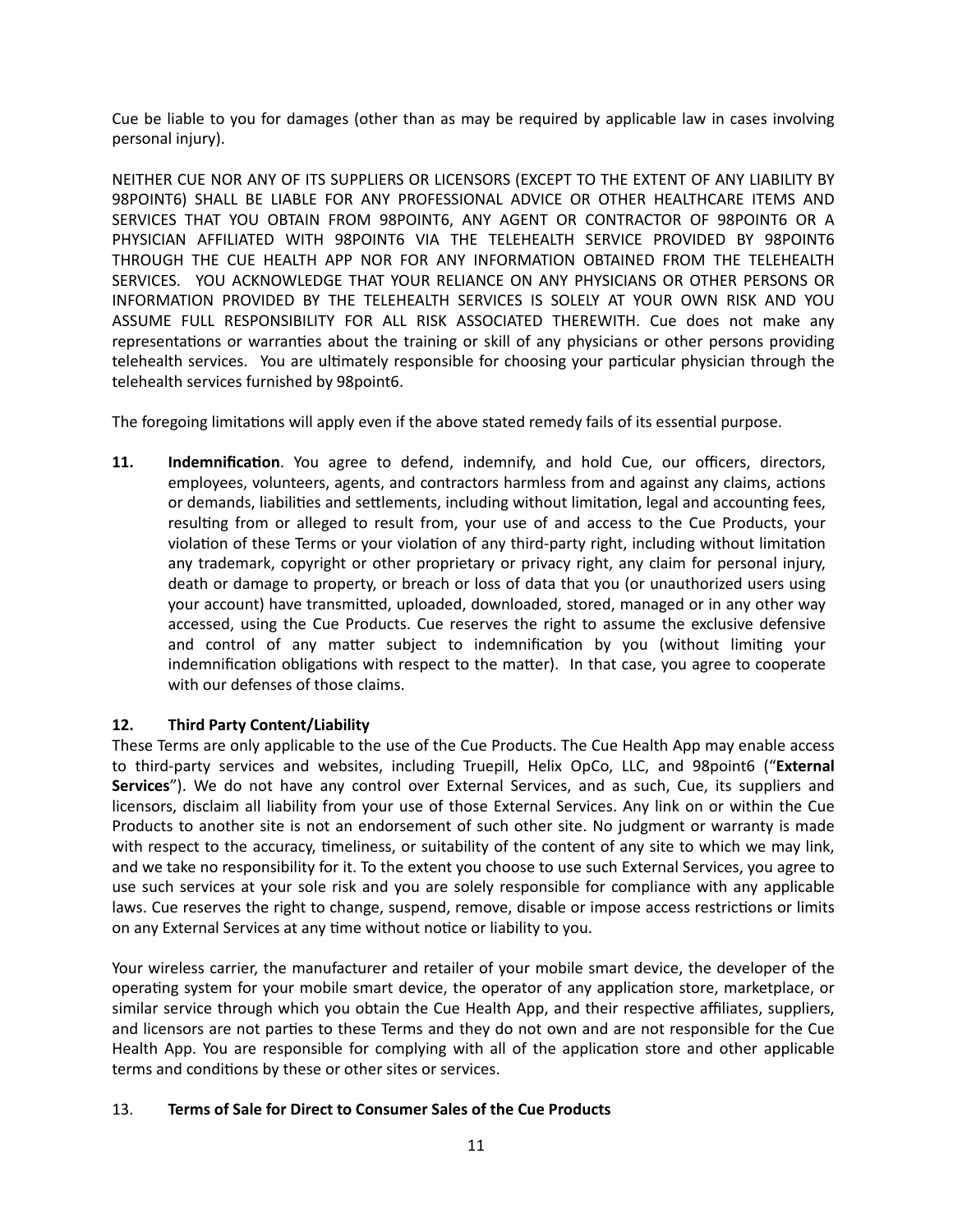This Section only applies if You are purchasing the Cue Products directly from Cue, and not pursuant to a program offered by an employer, healthcare provider, or insurer.

By purchasing Cue Products and/or enrolling in a Cue+ Membership directly from Cue (a "**Direct Order**"), You are agreeing to purchase the Cue Products subject to the following additional terms and conditions:

- (a) All Direct Orders are subject to availability of the applicable Cue Products.
- (b) In order to submit a Direct Order, You must be an adult of at least 18 years of age (or an adult under applicable state law).
- (c) WHEN PLACING A DIRECT ORDER, YOU REPRESENT AND WARRANT THAT YOU HAVE THE RIGHT TO USE ANY PAYMENT METHOD THAT YOU CHOOSE TO USE TO COMPLETE ANY SUCH DIRECT ORDER. By providing Your payment, shipping, and billing information, You are granting Us the right to provide such information to third parties for purposes of facilitating such Direct Order. We may need to verify Your information prior to the acceptance of the Direct Order.
- (d) All Direct Order sales are final. Please contact customer support in the event of Cue Product malfunction or invalid/canceled results.
- (e) Direct Orders are only available to end-user customers only, and We reserve the right to reject or cancel Your Direct Order if we suspect you are purchasing products for an entity, association, or for resale.
- (f) If a Cue test renders an "Invalid" or "Canceled" test result, You may select the link to "Rewards Center" on the test result summary to receive a credit for a free replacement test that You can redeem at any time. If Cue determines that a Cue account uses the "Rewards Center" excessively or otherwise abuses the credit feature, Cue reserves the right deny You subsequent credits or deny access to the "Rewards Center."
- (g) Cue+ Memberships. The Cue+ Memberships are non-cancelable during the twelve (12) month term of the membership. This policy is in place so that people do not take advantage of our discount pricing for a one-time purchase. We want to make sure our subscription testing is affordable for those who believe in the merits of regular testing. You understand and agree that by entering into a Direct Order you are authorizing Cue to charge the method of payment You provide during the term of the membership and that You are responsible for updating your method of payment as necessary. In the case of invalid payment, Your Cue+ Membership will be suspended and You will be subject to a late payment charge of one and a half percent (1.5%) per month simple interest (or, if less, the maximum rate allowed by applicable law) from the due date until the date of payment. In case of continued non-payment, suspended Cue+ Memberships are at risk of being transferred to a third party collections agency, solely at Cue's discretion. Please note that a third party collections agency may impose additional charges. Failure to pay may also result in Cue pursuing You legally to recover the value owed, thus incurring further legal costs for You. Unless you have disabled auto-renew or you have notified us of your cancelation by emailing [membership@cuehealth.com](mailto:membership@cuehealth.com) (effective at the end of the then-current term), your membership will automatically renew for an additional term equal to the length of the initial term.
- **14. Termination**. Cue may terminate your access to all or any part of the Cue Products in the event of any breach of these Terms. In addition, Cue may choose to discontinue support of the Cue Products at any time, without notice. In such a case, the Cue Products may cease to function and your data that are stored on the cloud server may become inaccessible. You are solely responsible for saving locally any data stored in the Cue Health App. All provisions of the Terms which by their nature should survive termination shall survive termination, including, without limitation, ownership provisions, warranty disclaimers, indemnity and limitations of liability.

### **15. Governing Law**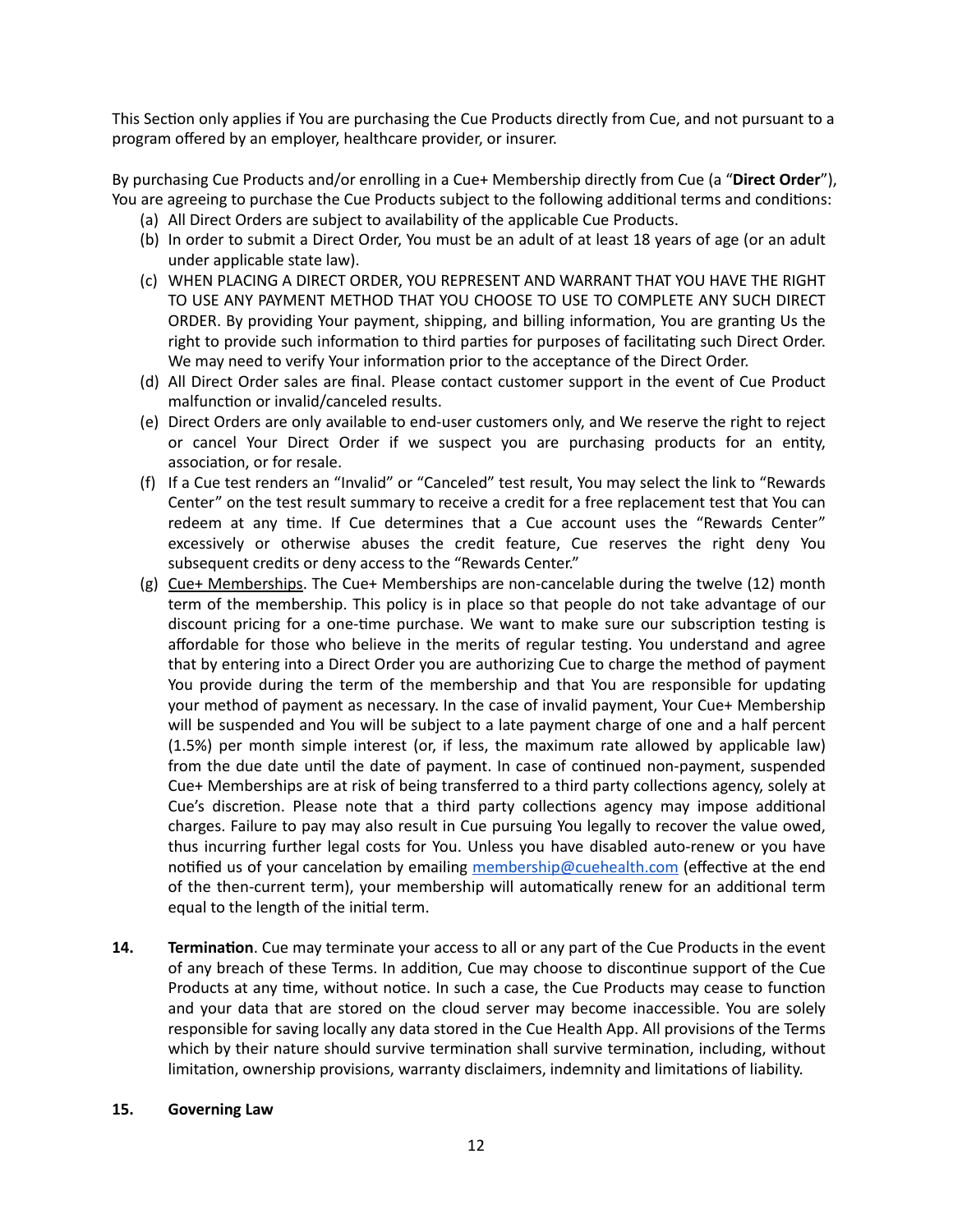We make no representations that the content of the Cue Products are appropriate or may be used or downloaded outside the United States. Access to the Cue Products and/or the content may not be legal in certain countries outside the United States. If you access the Cue Products from outside the United States, you do so at your own risk and are responsible for compliance with the laws of the jurisdiction from which you access the website.

Any dispute with respect to the Cue Products shall be governed by the laws of California, excluding its conflicts of laws rules. You agree to submit to the personal and exclusive jurisdiction of the courts located within the county of San Diego, California, to resolve any dispute or claim arising from the Terms. We may seek injunctive or other equitable relief in any jurisdiction in order to protect our intellectual property rights.

YOU HEREBY IRREVOCABLY WAIVE ANY AND ALL RIGHT TO TRIAL BY JURY OR TO PARTICIPATE IN ANY CLASS ACTION OR LEGAL PROCEEDING ARISING OUT OF OR RELATING TO THESE TERMS OF USE. YOU AGREE THAT ANY CAUSE OF ACTION ARISING OUT OF OR RELATED TO THE CUE PRODUCTS MUST COMMENCE WITHIN ONE (1) YEAR AFTER THE CAUSE OF ACTION ACCRUES. OTHERWISE, SUCH CAUSE OF ACTION IS PERMANENTLY BARRED.

- 16. **Modifications To These Terms**. We reserve the right to modify these Terms at any time, in our sole discretion, without prior notice to you, and your use of the Cue Products binds you to the use of the changes made. We do occasionally update these Terms, so please refer to them in the future. If you do not agree to the amended Terms, your sole and exclusive remedy is to cease use of the Cue Products. By continuing to access the Cue Products after the Terms have amended, you agree and consent to such amendments. Features and specifications of the Cue Products described or depicted herein are subject to change at any time without notice.
- 17. **General**. These Terms and any amendments thereof, shall constitute the entire agreement between You and Cue concerning use of the Cue Products. For the avoidance of doubt, in the event that an entity, such as You or Your partner, spouse, or parent's employer, university, or health plan (a "**Program Sponsor**") is paying for access to the Cue Products on your behalf and has a separate, written agreement with Cue directly related to Cue's provision of the Cue Products to you, that written agreement will govern and control in the event of any conflict with these Terms. If any provision of these Terms is deemed invalid by a court of competent jurisdiction, the invalidity of such provision shall not affect the validity of the remaining provisions of these Terms, which shall remain in full force and effect. No waiver of any term shall be deemed a further or continuing waiver of such term or any other term, and our failure to assert any right or provision under these Terms shall not constitute a waiver of such right or provision.

## **18. Contact Us**

If you have any questions, concerns, or suggestions or otherwise need to contact us, please email us at [support@cuehealth.com](mailto:support@cuehealth.com), call us at 833.CUE.TEST (833-283-8378), or mail us at Cue Health, Inc., 4980 Carroll Canyon Rd, #100, San Diego, CA 92121, Attn: Legal Department.

While we make every effort to respond to all correspondence within five (5) business days, we cannot guarantee a response to every communication.